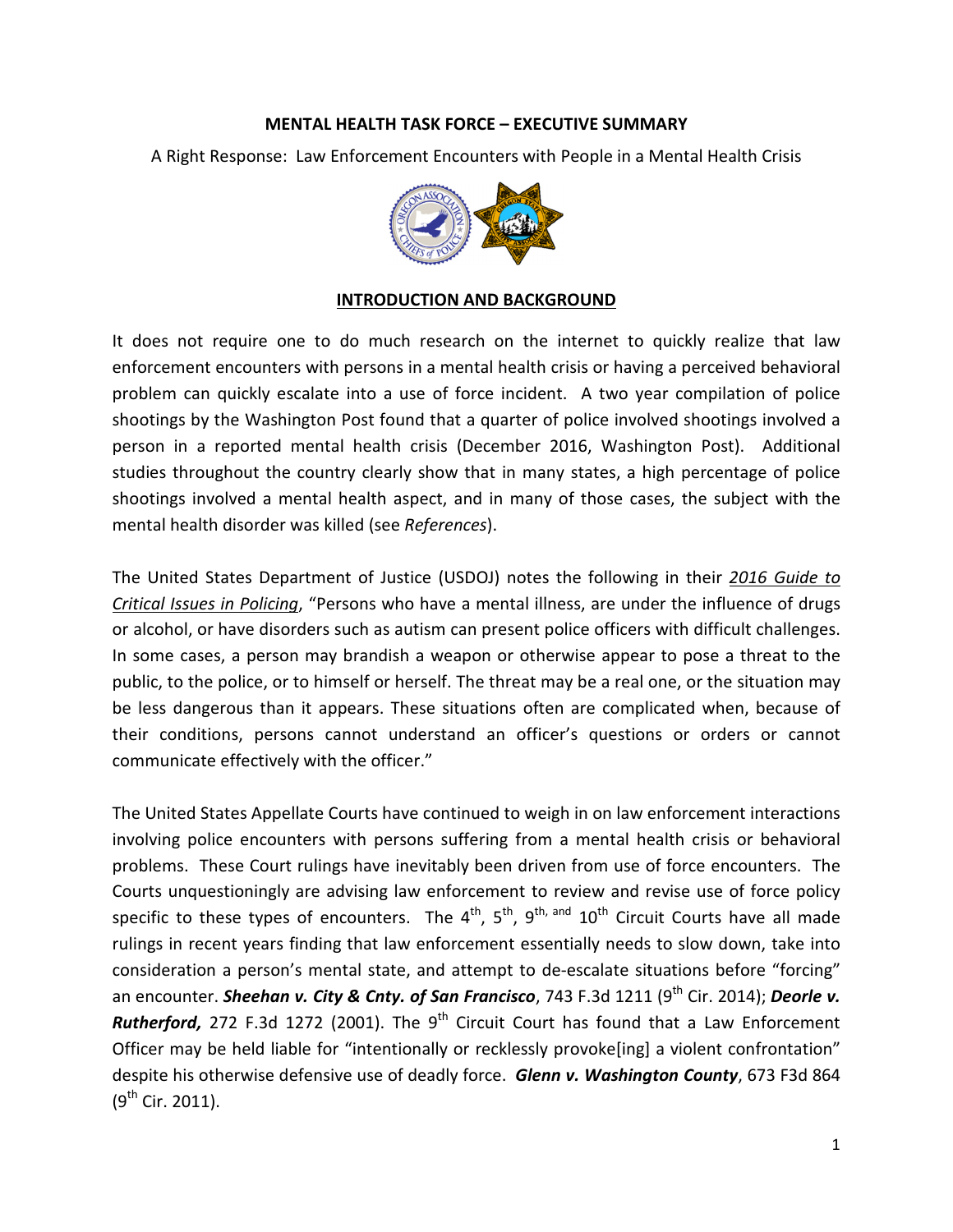Law enforcement leaders in our state, as well as across the nation, have to navigate this difficult topic, make good sound policy and response decisions for their personnel, the communities they serve, and continue to engage their personnel and communities in conversations around police encounters involving persons in a mental health or behavioral crisis.

In October of 2015, a presentation to the joint memberships of the Oregon Association of Chiefs of Police (OACP) and the Oregon State Sheriffs' Association (OSSA) centered on case law specific to the 9<sup>th</sup> Circuit Court of Appeals and use of force in the State of Oregon. Upon conclusion of the training it was evident that several Oregon law enforcement leaders were unfamiliar with the latest case law regarding use of force encounters with persons in crisis. It was apparent that there likely was a disconnect between law enforcement use of force training at the agency level compared to what was being taught at the Oregon Public Safety Academy (Department of Public Safety Standards and Training). This disconnect was again in reference to case law specific to the  $9<sup>th</sup>$  Circuit Court of Appeals.

Furthermore, two additional incidents had come to light that continued to push these issues to the forefront of law enforcement in the State of Oregon. A 2013 Federal lawsuit, *Harrigan v* Marion County, Oregon, had a nexus context of violating the plaintiffs rights specific to the American with Disabilities Act (ADA) and unlawful use of force based on the argument that the plaintiff's disability was not taken into consideration prior to the use of force. The second incident related to a City of Eugene, Oregon incident where a veteran with mental health issues was shot and killed by police (Babbs).

## DEVELOPING THE TASK FORCE

Both OACP and OSSA agreed to form a Mental Health Task Force consisting of law enforcement, the Department of Public Safety Standards and Training (DPSST) (Oregon Public Safety Academy), local non-profits, mental health professionals, Oregon Health Authority (OHA), 9-1-1 Dispatch, Fire Services, and emergency medical technicians. The purpose of this task force was to provide recommendations around the following: (1) Policy Framework (best practices) regarding police encounters with persons experiencing a mental health crisis; (2) Training at the individual agency level and Department of Public Safety Standards and Training (DPSST), including terminology associated with police encounters of persons in a mental health crisis; (3) Review of DPSST's Mental Health and Disabilities training and identifying recommended components for inclusion in the training component of Crisis Intervention Team (CIT) programs throughout the state.

The first meeting of the Joint Oregon Association of Chiefs of Police and Oregon State Sheriff's Association Mental Health Task Force was in January of 2016. The meeting was led by joint chairs, Woodburn PD Chief Jim Ferraris and Marion County Undersheriff Troy Clausen Two sub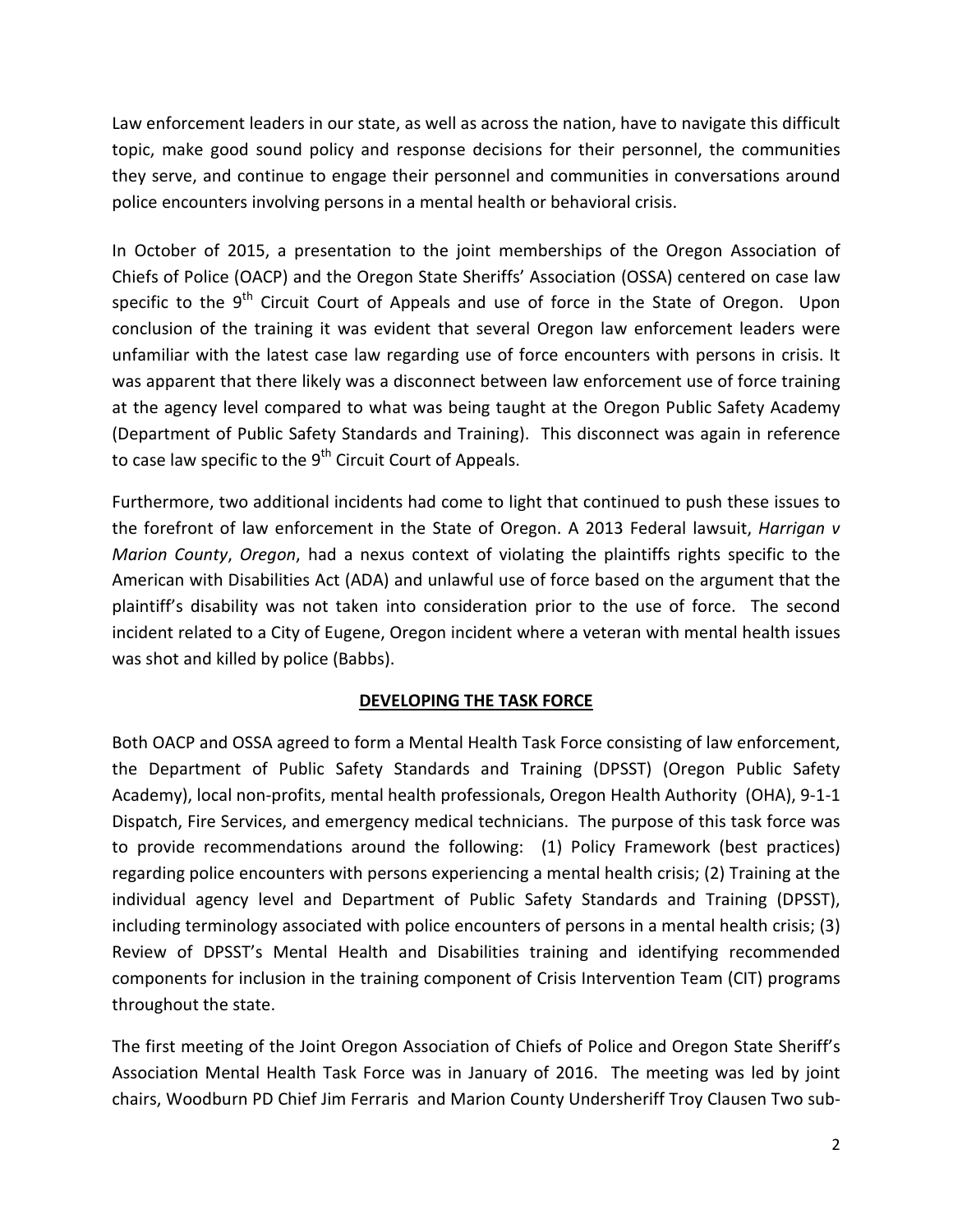committees, formed to oversee the overall joint process, were led by City of Eugene Police Chief Pete Kerns, City of Salem Police Chief Gerald Moore, Gilliam County Sheriff Gary Bettencourt and Linn County Sheriff Bruce Riley. Over the course of a year the Joint Task Force met four times and each sub-committee held meetings of their own. The Joint Task Force, its members, and recommendations came to an end in February of 2017. The body of their work is contained in this document. Many hours of conversations, case studies, and work went into producing this document and its recommendations. The Task Force met the goals that had been established around policy framework, training, and defining Crisis Intervention Team training (CIT) within the State of Oregon. Recommendations in each area are backed up with subsequent data, best practices from other states and nations, and from the Federal government.

These recommendations do not come lightly and are made with the intention of keeping Oregon at the forefront of our approach to this difficult topic. As mentioned above, the goal of this task force was to assist our law enforcement leaders navigate this difficult topic, make good sound policy and response decisions for their personnel and communities, and to continue to engage their communities in conversations around police encounters involving persons in a mental health or behavioral crisis.

We would like to sincerely thank the members of the Joint OACP/OSSA Mental Health Task Force. Their dedication to this profession and our communities' health was undeniable. Every person associated with this Task Force was set on helping to develop sound recommendations, practice, and training components. We could not have done this work without them. Furthermore, the assistance of the Department of Public Safety Standards and Training was invaluable, specifically, that of Director Eriks Gabliks and the support services provided by Executive Assistant Theresa Janda.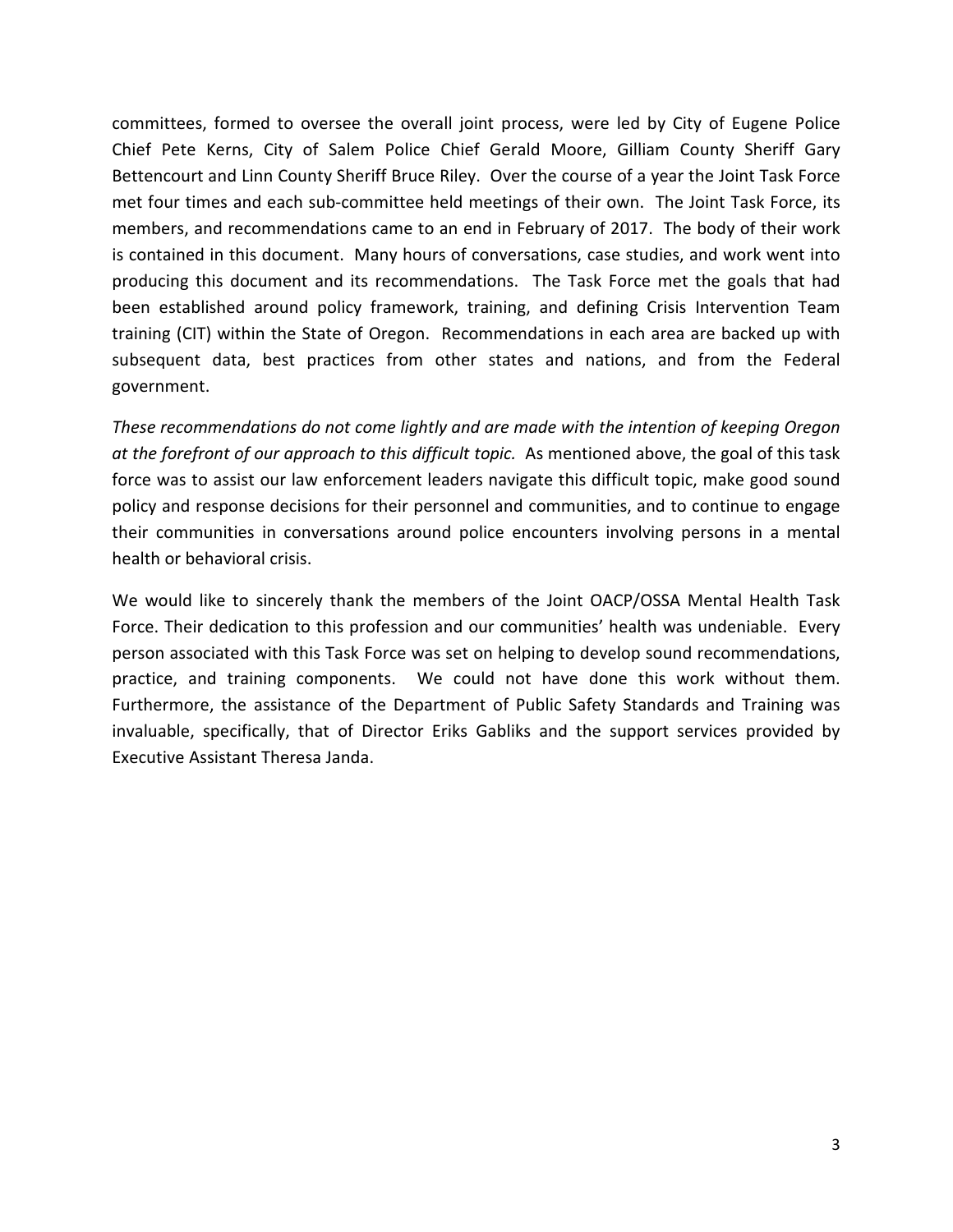#### FINDINGS and RECOMMENDATIONS

#### POLICY FRAMEWORK

## Sub-Committee Co-Chairs: Chief Jerry Moore, Salem Police Department Sheriff Bruce Riley, Linn County Sheriff's Office

The goal of the Policy Framework subcommittee was to establish recommended parameters for which Oregon policing agencies could potentially adopt into their existing policies around encounters with persons in a mental health or behavioral crisis. The policy framework recommendations as outlined in the "Law Enforcement Response to Individuals in Behavioral Crisis: A Framework Detailing Options/Recommendations to Law Enforcement Officers Responding to Calls Involving Individuals in Behavioral Crisis," are presented in the following fashion:

 I.) Purpose of the Framework Recommendations: The intent of these recommendations are to provide all peace officers with resources to deal with subjects who are in behavioral crisis. This includes people exhibiting signs of mental illness, as well as people suffering from substances abuse and personal crisis.

Peace officers within the purview of the United States  $9<sup>th</sup>$  Circuit Court of Appeals are instructed to consider the potential of a mental crisis that a person may be experiencing during all encounters. This includes the decision to use force if necessary during the contact. Deescalation of these incidents should always be the goal of Oregon peace officers. This expectation does not ask the peace officer to attempt to de-escalate when faced with an imminent safety risk that requires an immediate response.

II.) Definitions: Having a common understanding amongst Oregon law enforcement in policy/protocol terminology both in training and in practical practice brings a better opportunity for understanding how to de-escalate incidents involving law enforcement and persons experiencing a behavioral crisis.

III.) Response Alternatives: Recommendations for communities and law enforcement to have alternatives to arrest and jail. Many of these incidents can be resolved in a manner that does not require charging an individual in a mental health crisis with a crime. The ability to have community partnerships and resources cannot be overstated. Peace officers need viable alternatives to incarceration for many of these contacts. Furthermore, for individuals who are only a danger to themselves and no one else, what alternatives are available to peace officers when making decisions on the scene to not-engage, engage, or disengage with a person in crisis.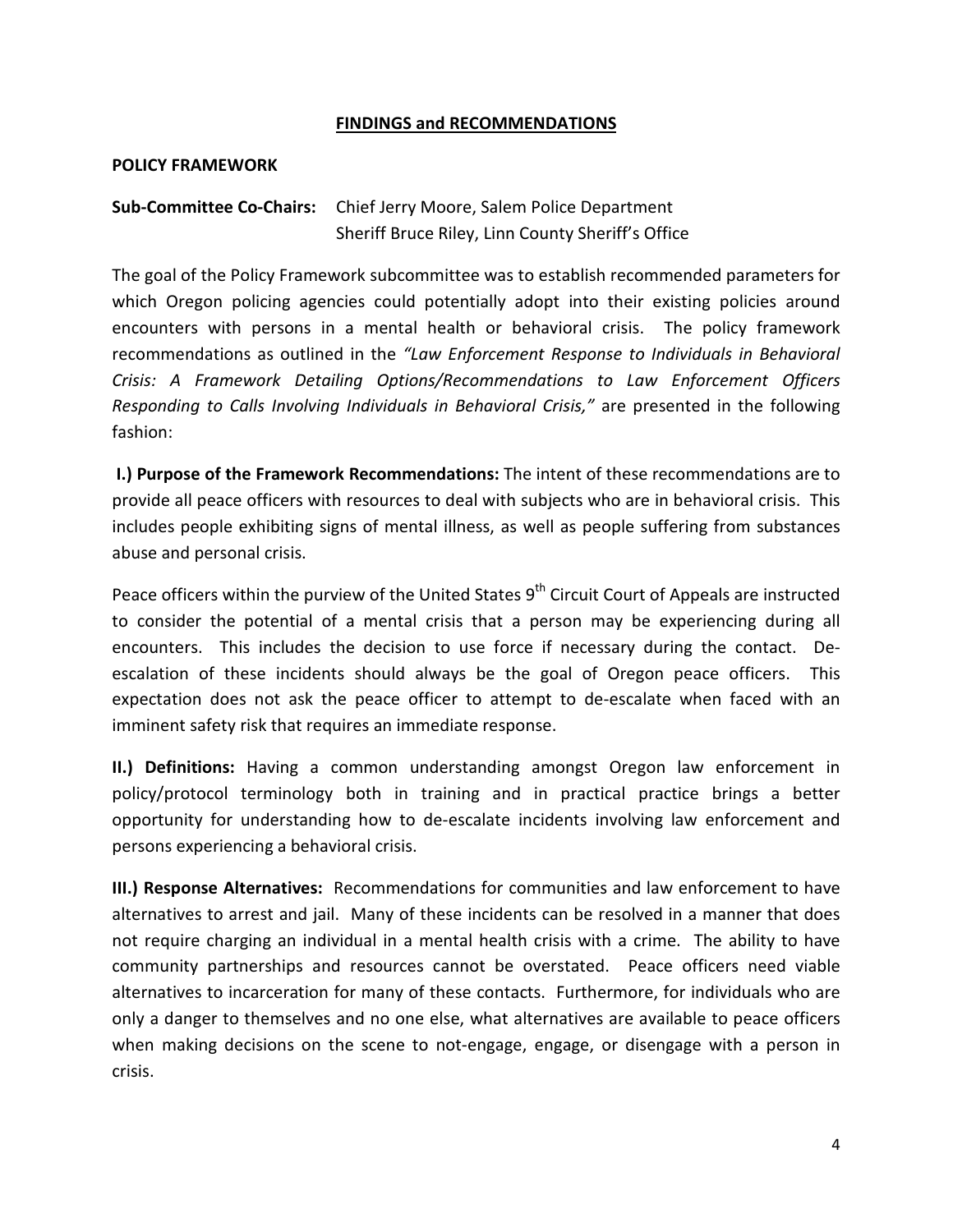Many Oregon law enforcement agencies are developing internal "Response Considerations" for individuals who may be barricaded and suicidal based on case law around exigency. It is the recommendation of this Task Force that Oregon law enforcement agencies have an understanding of the risk associated with Not-Engaging, Engaging, or Disengagement during a behavioral crisis incident (see below in policy framework recommendations). These "Response Considerations" should be based on sound case law review, officer safety considerations, the sanctity of human life, and risk management.

Twenty-four/seven, 365-day Psychiatric Crisis Facilities that are available within Oregon have shown to be extremely successful in helping communities and local law enforcement when dealing with these difficult situations. In addition, the advent of Mobile Crisis Response Teams (police and mental health workers responding to in-progress calls together) has shown to be very effective in the communities they are operating. As an example, Marion County Mobile Crisis units responded to over 500 in progress active mental health calls in 2017 which resulted in only 19 custody arrests and only two (2) uses of force. The Task Force strongly advocates for additional Psychiatric Crisis Centers to be created within the State of Oregon, especially in rural areas where services are limited. The Oregon Health Authority, Oregon National Alliance on Mental Illness (NAMI), Greater Oregon Behavioral Health, Inc. (GOBHI), League of Oregon Cities, and the Association of Oregon Counties would be recommended partners to have at the table to discuss long term strategies for crisis services in Oregon communities. Furthermore, we strongly advocate for additional Mobile Crisis Teams within the state.

### TRAINING

### Sub-committee Co-Chairs: Chief Pete Kerns, Eugene Police Department

### Sheriff Gary Bettencourt, Gilliam County Sheriff's Office

The goal of the training sub-committee was to establish recommendations to the Department of Public Safety Standards and Training on the amount of training hours for basic police recruits during the 16-week Basic Police Academy. The Training Sub-Committee would recommend to the work group that DPSST provide a structured twenty-five (25) hours of dedicated training hours around mental health issues, including response scenarios.

The Basic Police Mental Health Series would consist of: Introduction of the topic (8 hrs.); Scenarios (4 hrs); Legal Considerations (2 hrs.); De-escalation (3 hrs); Veteran Awareness (4 hrs); Scenarios (4 hrs). The National Alliance of Mental Illness's (NAMI) "In Our Own Voice" would also be an optional training for Basic Students while attending DPSST. This is a 2-hour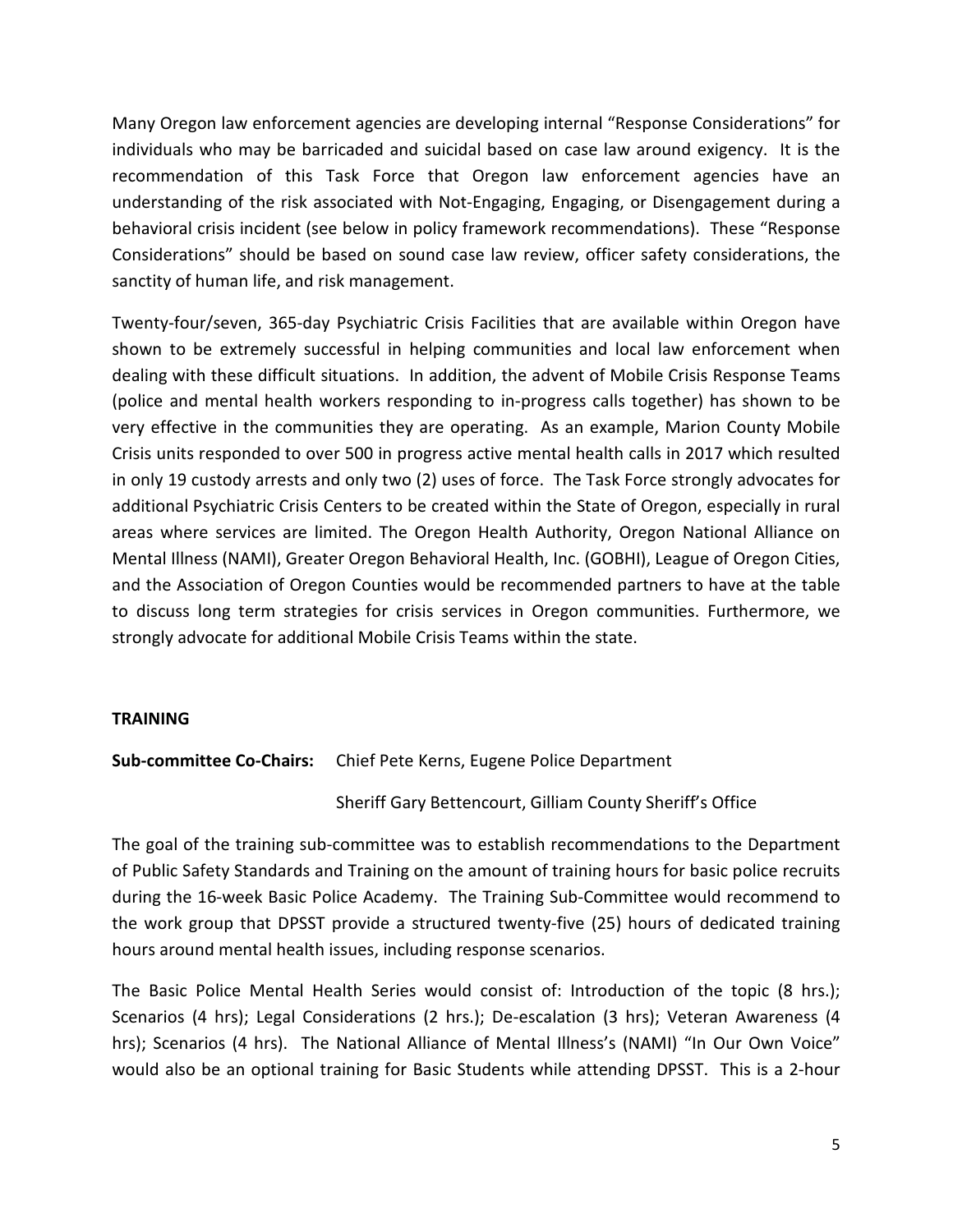presentation from community members who suffer from a mental illness condition and are successfully dealing with the diagnosis.

The Training Sub-Committee indicated the proposed curriculum would allow students to be introduced to the concepts and issues they will face on a professional level and then progress through the series in the classroom and in live scenarios that will focus on de-escalation. In addition, information on substance abuse and trauma informed care will also be provided.

On a state-wide level, the Task Force has recommended to DPSST to add a requirement that of the 84 hours of required law enforcement maintenance training to be completed within a 3 year window, 3 hours of training specific to "dealing" with persons in crisis be mandatory for Oregon law enforcement officers. This will be a discussion between DPSST and the Oregon Association of Chiefs of Police and the Oregon State Sheriffs' Office to finalize.

Public Safety agencies across the state of Oregon should also strongly consider implementing the following training strategies for skills based scenario training as well as common approaches to problem solving for their personnel in the field. Both the Boyd Model, commonly referred to as the OODA loop (The OODA loop is an important concept in *litigation*, business, law enforcement, and military strategy. According to the Boyd Model, decision-making occurs in a recurring cycle of observe-orient-decide-act) and the National Decision Model, a risk assessment framework, or decision making process, that is used by police forces across the country. It provides five different stages that officers can follow when making any type of decision. Both models are referenced below.

## CRISIS INTERVENTION TEAMS/TRAINING:

Sub-committee Co-Chairs: Kevin Rau and Linda Maddy, DPSST

Carol Speed, Greater Oregon Behavioral Health, Inc

The Mental Health Task Force in support of DPSST and the newly formed Crisis Intervention Team Center of Excellence (CITCOE) recommends the following for Oregon law enforcement:

Support of the core elements training curriculum designed by CITCOE and adapted from the "Memphis Model" and Crisis Intervention Team (CIT) training throughout the country. CITCOE and the Task Force both agree that developing a core curriculum for Oregon law enforcement agencies who wish to provide the 40 hour CIT intensive training class only strengthens our understanding, approach, and response to persons in a mental health or behavioral crisis incident. What the Task Force and CITCOE hope to prevent are Oregon law enforcement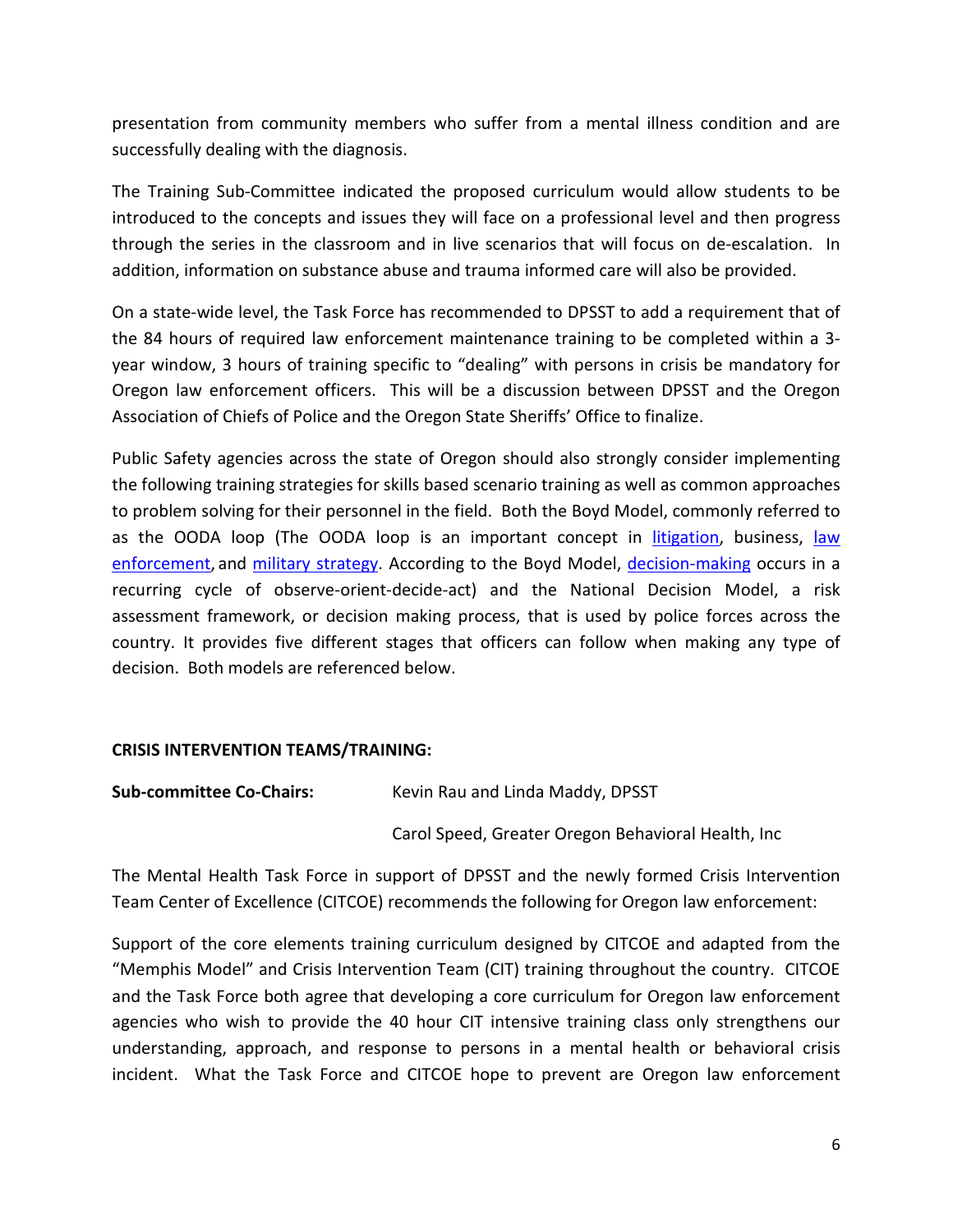agencies providing training either locally or regionally and calling it CIT training when the class is less than 40 hours.

CITCOE presented their 40-hour curriculum to the Task Force. We strongly recommend that Oregon law enforcement leaders and both OACP and OSSA support a mandatory definition that Crisis Intervention Team training in Oregon should include the curriculum elements defined by CITCOE.

As an alternative to the 40 hour CIT training classes, Oregon law enforcement agencies could provide training such as Mental Health First Aid for Public Safety (MHFAPS) created by the National Council for Behavioral Health. MHFAPS is an eight-hour codified, evidence based best practice, training curriculum specifically modified to address the law enforcement population and provide a general awareness of mental health issues. It offers information and skills to support someone in a mental health crisis or who is developing a mental health problem. It should be noted that MHFAPS is not a replacement for the "gold standard" of a 40 hour CIT training class and should not be referenced as CIT training.

CITCOE also wanted local law enforcement leaders to under that DPSST does not conduct Crisis Intervention Team training. Rather, DPSST provides training on mental illness and communication as well as response considerations when an officer encounters a person experiencing a mental health crisis. The Basic Police curriculum does not contain all the key components of a CIT curriculum as many of these are driven by community partnerships with mental health provides which vary county by county. Because each Basic Police class is comprised of officers from urban, rural and frontier areas (each having their own resources and challenges), it is problematic to try to include those components in the Basic Police Academy context.

## Additional Recommended Readings:

Included in this report are recommended readings and articles for law enforcement leaders and agencies to consider as they look to implement policies and practices regarding law enforcement contacts with people in a mental health or behavioral crisis. The Task Force would strongly recommend reading the Police Executive Research Forums (PERF) work on Use of Force: Taking Policing to a Higher Standard and the Bureau of Justice Affairs, Police-Mental Health Collaboration programs checklists.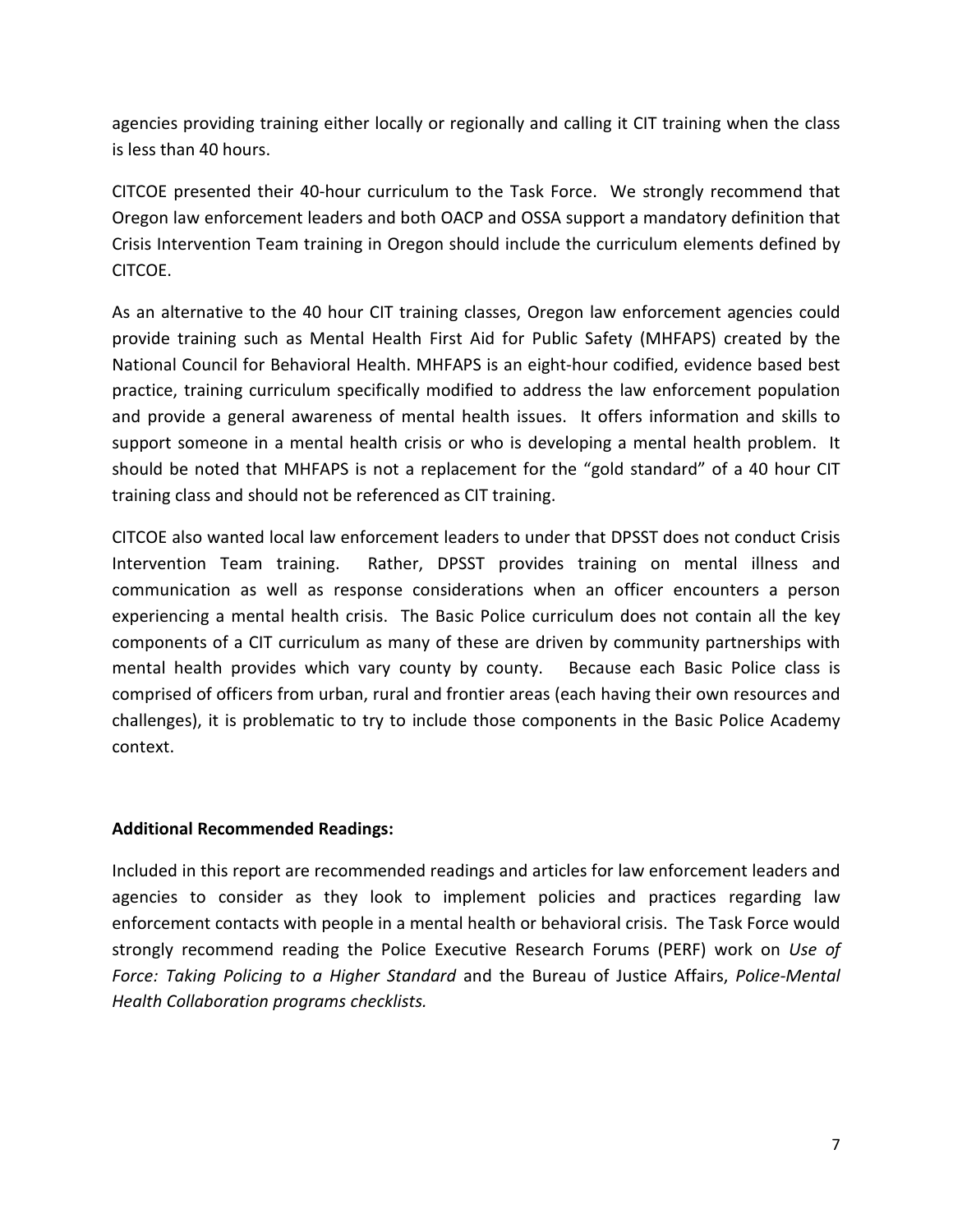## Launching the Data-Driven Justice Initiative: Disrupting the Cycle of Incarceration:

Every year, more than 11 million people move through America's 3,100 local jails, many on lowlevel, non-violent misdemeanors, costing local governments approximately \$22 billion a year. In local jails, 64 percent of people suffer from mental illness, 68 percent have a substance abuse disorder, and 44 percent suffer from chronic health problems. Communities across the country have recognized that a relatively small number of these highly-vulnerable people cycle repeatedly not just through local jails, but also hospital emergency rooms, shelters, and other public systems, receiving fragmented and uncoordinated care at great cost to American taxpayers, with poor outcomes. (White House Briefing Room, 30 June, 2016: https://obamawhitehouse.archives.gov/the-press-office/2016/06/30/fact-sheet-launchingdata-driven-justice-initiative-disrupting-cycle). (DOJ and National Association of Counties).

## Stepping Up Initiative:

The National Association of Counties (NACo), the Council of State Governments (CSG) Justice Center, and the American Psychiatric Association (APA) Foundation have come together to lead a national initiative to help advance counties' efforts to reduce the number of adults with mental illnesses and co-occurring substance use disorders in jails. With support from the U.S. Justice Department's Bureau of Justice Assistance and other sponsors, the initiative will build on the many innovative and proven practices being implemented across the country.

Stepping Up urges county leaders to pass a resolution and convene teams of agency decision makers and diverse stakeholders to develop a six-step action plan to reduce the number of people with mental illnesses in jails (http://www.naco.org/resources/programs-andservices/stepping-initiative).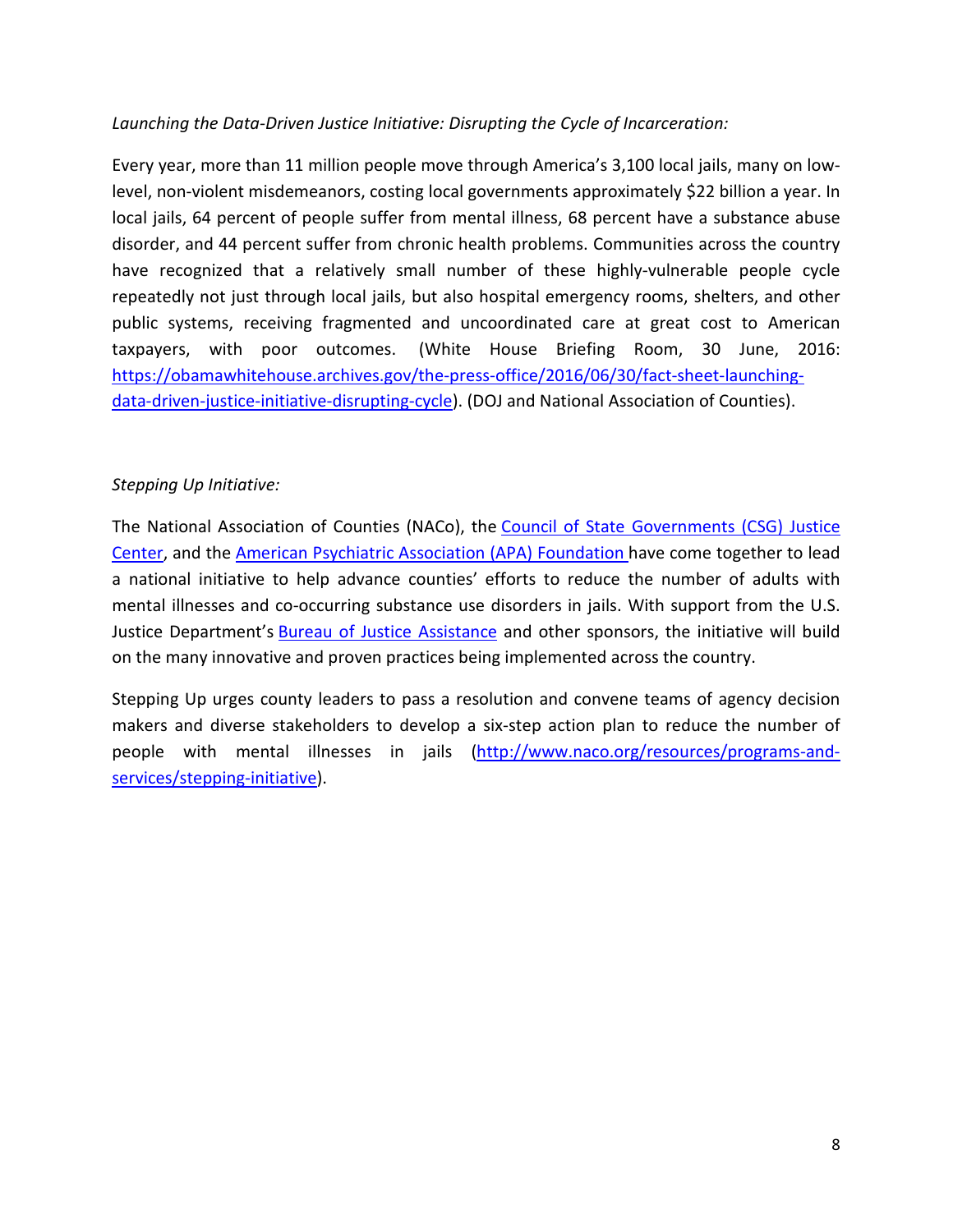### References:

How the Washington Post Is Examining Police Shootings in the U.S. (2016, Dec. 1). The Washington Post. Retrieved April 9, 2017, from http://www.highbeam.com/doc/1P2- 39476155.html?refid=easy\_hf

Deadly Force; Police and the Mentally Ill (Five part Series). Portland Press Herald. Retrieved April 9, 2017, from http: http://www.pressherald.com/interactive/maine\_police\_deadly\_force\_series\_day\_1/

A Decade of Police Shootings in N.H. Detailed (2016, June 12). The Concord Monitor. http://www.concordmonitor.com/New-Hampshire-police-shootings-since-2005-1975055

Across nation, unsettling acceptance when mentally ill in crisis are killed (2012, Dec. 9) Portland Press Herald. http://www.pressherald.com/2012/12/09/shoot-across-nation-a-grimacceptance-when-mentally-ill-shot-down/

What happens when force turns deadly (2014, May). The New Hampshire Sunday News. http://www.unionleader.com/apps/pbcs.dll/article?AID=/20140504/NEWS07/140509658/0/NE WS10&template=printart

More Than Half of Those Killed by San Francisco Police Are Mentally Ill. (2014, Sept. 30) KQED News. http://ww2.kqed.org/news/2014/09/30/half-of-those-killed-by-san-francisco-police-arementally-ill/

Police Confront Rising Number of Mentally Ill Suspects (2014, April 1) The New York Times. https://www.nytimes.com/2014/04/02/us/police-shootings-of-mentally-ill-suspects-are-onthe-upswing.html?\_r=0

Review of Use of Force in the Albuquerque Police Department. (2011, June 23) Police Executive Research Forum

http://alibi.com/media/docs/Police%20Executive%20Research%20Forum%27s%20review%20o f%20APD%20shootings.pdf

Guide to Critical Issues in Policing, (2016, Jan. 29) Community Relations Services Toolkit for Policing United States Department of Justice. https://www.justice.gov/crs/file/836416/download

Examples and Resources to Support Criminal Justice Entities in Compliance with Title II of the Americans with Disabilities Act (2017, Jan.) United States Department of Justice, Civil Rights Division. https://www.ada.gov/cjta.html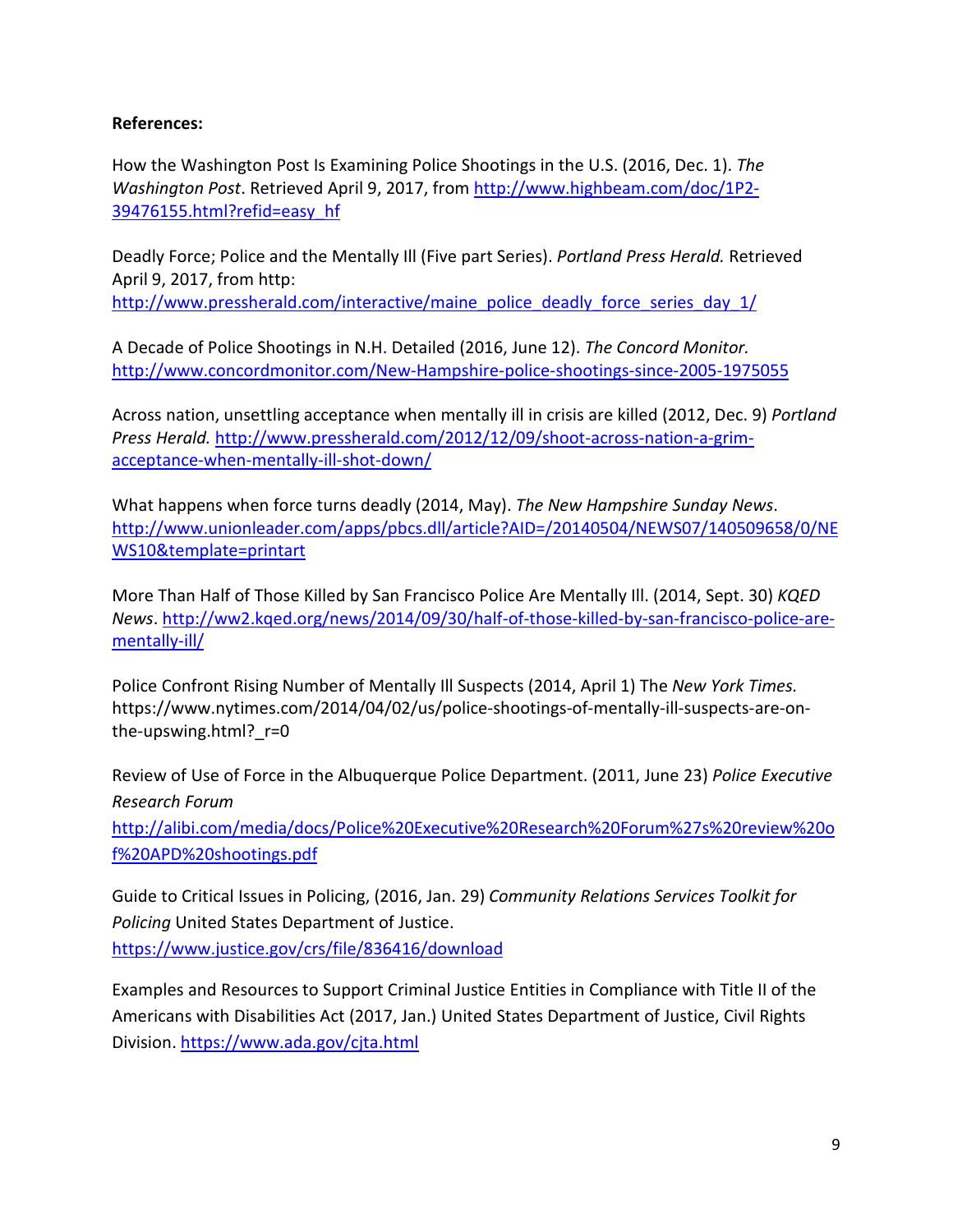Harrigan v. Marion County et al, No. 6:2011cv06174 (2013) District of Oregon, US Federal District Court.

Brian Babb's Final Hour; Deconstructing the Eugene police response that ended in the death of a wounded veteran with PTSD (2015, Aug 9) The Eugene Register Guard. http://cloud.registerguard.com/brian-babbs-final-hour/

Estate of Brian Babb v city of Eugene, et al. No. 6:2017cv00424 (2017) District of Oregon, US Federal District Court.

## Additional Resources/References:

Understanding Best Practice: The Emergency Response to Mental Illness- An Exploratory Report (2015) Winston Churchill Memorial Trust/Police&Crime Commissioner for Leicestershire.

People with Mental Illness, Guide No. 40 (2006) Center for Problem Oriented Policing. Gary Cordner.

Police-Mental Health Collaboration Programs- Checklist for Law Enforcement Program managers (2016, Oct) Bureau of Justice Affairs/ Council of State Governments. https://pmhctoolkit.bja.gov/

Mental Health First Aid for Public Safety Professionals or CIT: What should law enforcement do? CIT International, Nick Margiotta; National Council for Behavioral Health, Bryan Gibb.

Crisis Intervention Team, Core Elements (2007, Sept). University of Memphis, CIT Center. http://www.cit.memphis.edu/information\_files/CoreElements.pdf

The Tao of Boyd: How to Master the OODA Loop: Brett and Kate McKay, (September 15, 2014): http://www.artofmanliness.com/2014/09/15/ooda-loop/

Science, Strategy and War: The Strategic Theory of John Boyd: Osinga, Frans. Eburon Academic Publishers P.O. Box 2867 2601 CW Delft, the Netherlands. 2005

College of Policing: National Decision Model. (UK. Principles of Public Life; Police Conduct Regulations 2012). https://www.app.college.police.uk/app-content/national-decisionmodel/the-national-decision-model/

Glenn v. Washington County, 673 F3d 864  $(9<sup>th</sup>$  Cir. 2011).

Sheehan v. City & Cnty. of San Francisco, 743 F.3d 1211 (9<sup>th</sup> Cir. 2014)

Deorle v. Rutherford, 272 F.3d 1272  $(9<sup>th</sup>$  Cir. 2001)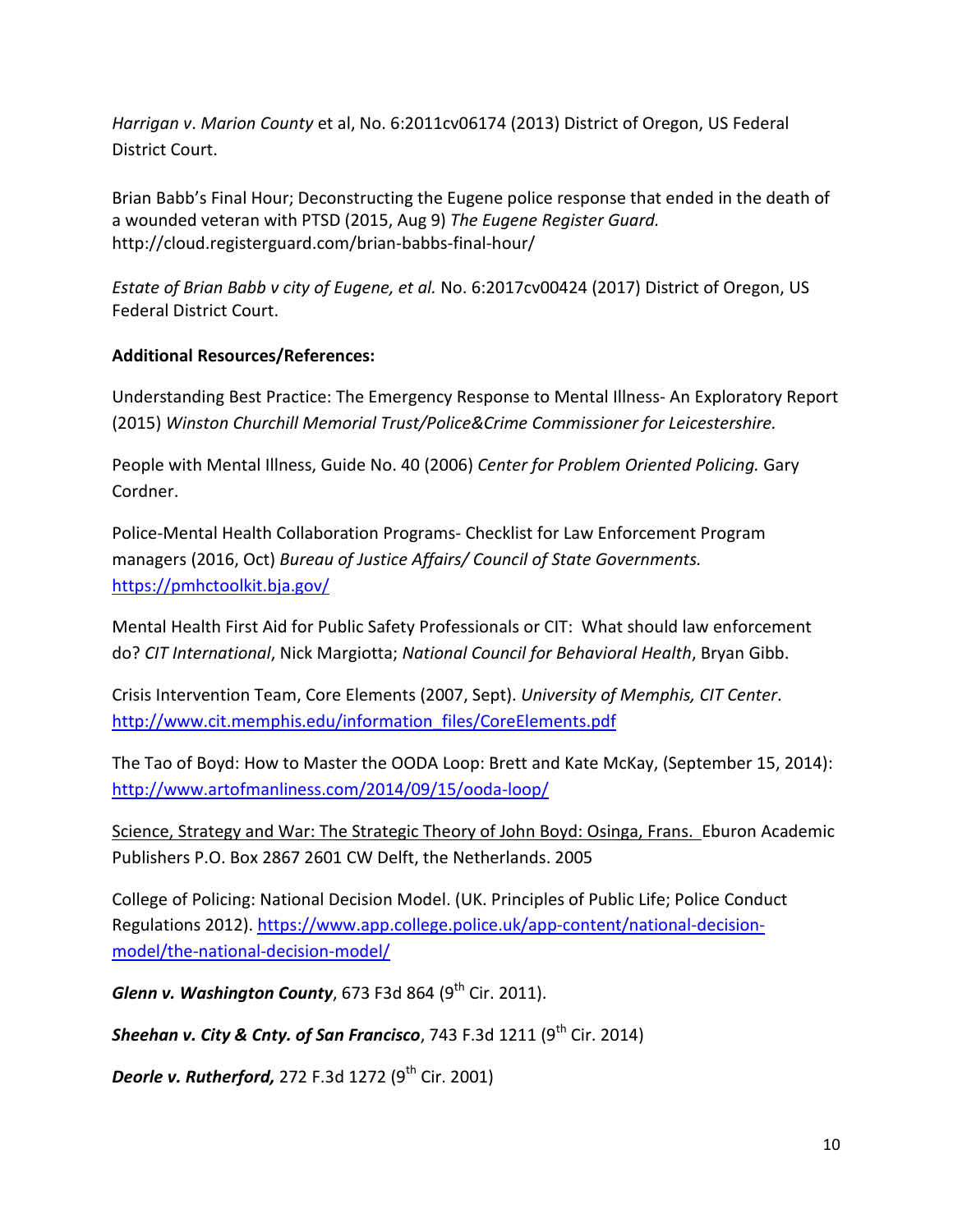# Public Safety Mental Health Task Force

| <b>Jim Ferraris</b>   | Chief of Police – City of Woodburn<br>Co-Chair                      |  |
|-----------------------|---------------------------------------------------------------------|--|
| <b>Troy Clausen</b>   | Co-Chair<br>Undersheriff - Marion County                            |  |
| <b>Todd Anderson</b>  | Training Division Director - DPSST                                  |  |
| Lorraine Anglemier    | Legal Services Coordinator - DPSST                                  |  |
| Gary Bettencourt      | Sheriff - Gilliam County                                            |  |
| John Bishop           | Executive Director - Oregon State Sheriff's Association             |  |
| John Black            | Lieutenant - Washington County Sheriff's Office                     |  |
| <b>Chris Bouneff</b>  | Executive Director - NAMI Oregon                                    |  |
| Kevin Campbell        | Executive Director - Oregon Association of Chiefs of Police         |  |
| <b>Brian Carrara</b>  | Oregon Fire Chiefs Association - EMS Section                        |  |
| <b>Wendy Chavez</b>   | Oregon Health Authority                                             |  |
| Jim Davis             | Fire Chief - Canby Fire District #62                                |  |
| Robert Day            | Assistant Chief - City of Portland Police Bureau                    |  |
| Lee Dobrowolski       | Chief of Police - City of Hillsboro                                 |  |
| Karl Durr             | Deputy Chief - City of Eugene Police Department                     |  |
| <b>Brian Dwiggins</b> | <b>Clackamas County Mental Health</b>                               |  |
| <b>Craig Flierl</b>   | Lieutenant - Oregon State Police                                    |  |
| <b>Eriks Gabliks</b>  | Director - DPSST                                                    |  |
| Eric Hlad             | Commander - Marion County Sheriff's Office                          |  |
| Nick Hunter           | Crisis Response Team - Marion County Sheriff's Office               |  |
| Don Johnson           | Chief of Police - City of Lake Oswego                               |  |
| <b>Kelly Jones</b>    | Mental Health Response Team - Washington County Sheriff's Office    |  |
| Bob Joondeph          | Executive Director - Disability Rights Oregon                       |  |
| Ryan Keck             | Supervisor - Center for Policing Excellence - DPSST                 |  |
| Pete Kerns            | Chief of Police - City of Eugene                                    |  |
| David Kammerman       | Sr. Trooper - Oregon State Police - Training Division               |  |
| <b>Tad Larson</b>     | Mental Health Response Coordinator - Marion County Sheriff's Office |  |
| Linda Maddy           | Mental Health Training Program Coordinator - DPSST                  |  |
| Carolyn Mason         | Lieutenant - City of Eugene Police Department                       |  |
| <b>Holly Mathews</b>  | Mental Health Response Team - City of Eugene Police                 |  |
| <b>Steve Mawdsley</b> | Mental Health Response Team - Portland Police Bureau                |  |
| Ken Montoya           | Legal Counsel - Marion County Sheriff's Office                      |  |
| Jerry Moore           | Chief of Police - City of Salem                                     |  |
| Ryan Nelson           | Crisis Response Team - City of Eugene                               |  |
| Mike Niblock          | Fire Chief - City of Salem                                          |  |
| Lisa Peetz            | Oregon Health Authority                                             |  |
| Rock Rakosi           | Chief of Police - City of Myrtle Point                              |  |
| Kevin Rau             | Mental Health Training Program Coordinator - DPSST                  |  |